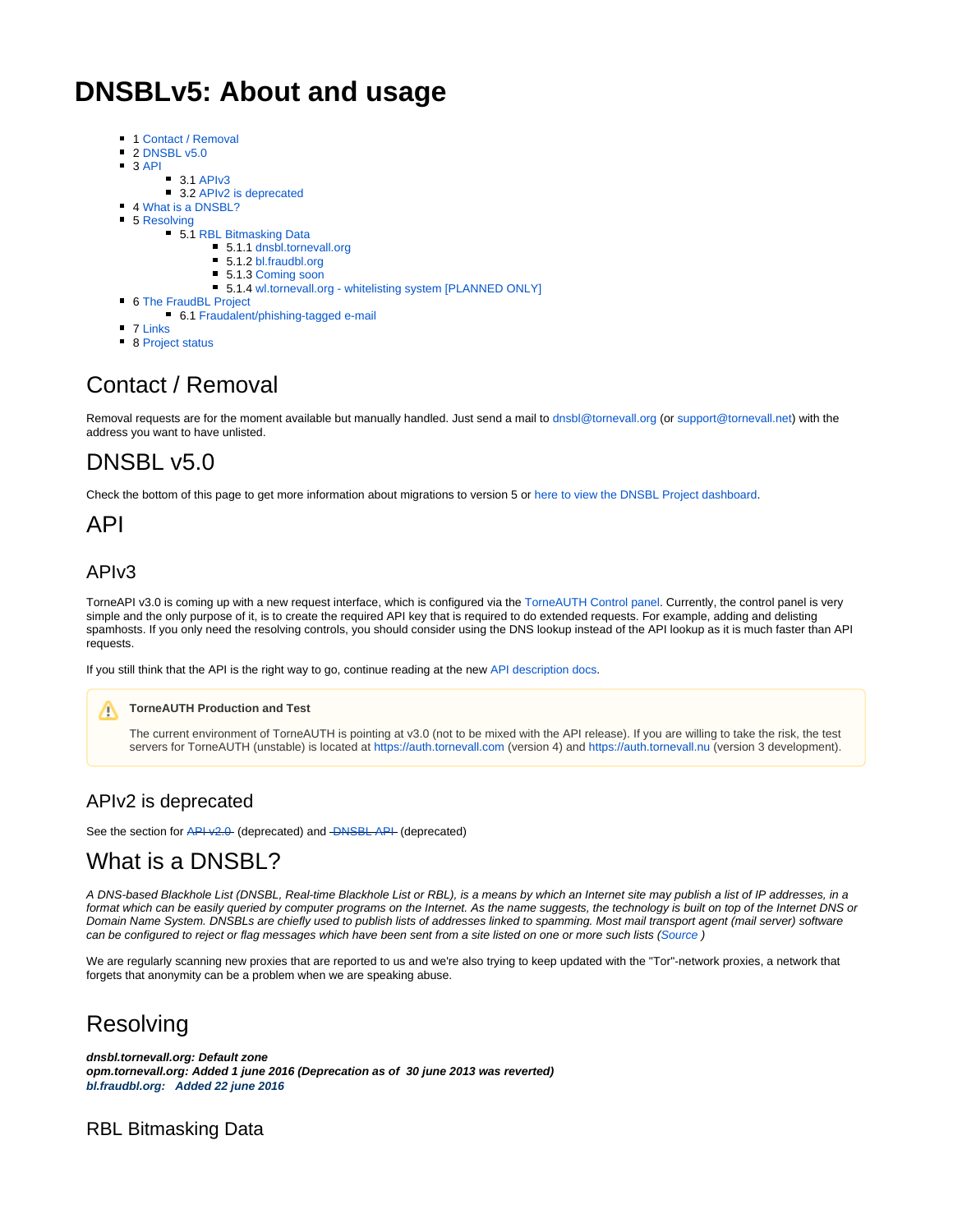<span id="page-1-0"></span>

| dnsbl.tornevall.org |                                                                                                                                                                                                                                                                                                                                                                                                                                                                                                                      |                                             |
|---------------------|----------------------------------------------------------------------------------------------------------------------------------------------------------------------------------------------------------------------------------------------------------------------------------------------------------------------------------------------------------------------------------------------------------------------------------------------------------------------------------------------------------------------|---------------------------------------------|
| <b>Mask</b>         | <b>Description</b>                                                                                                                                                                                                                                                                                                                                                                                                                                                                                                   | API <sub>v3</sub>                           |
| 1                   | <b>DEPRECATED</b><br>IP address has been reported (As this bit has no real actual effect and rather is a false positive, it will<br>be deprecated in short)<br>Meaning: The ip has been reported from a third party application, honeypot, but may not necessarily be<br>confirmed by our local sweepers (this is for proxies)<br>As there may be SMTP-servers amongst our hosts, this bit value may be unsafe to use and in the case of<br>SMTP, there is no available confirmation.<br>Deprecating from march 2017 | FRE<br>E_SLOT_1_PREVIOUSLY<br>_REPORTED     |
| $\overline{2}$      | <b>CONFIRMED PROXY</b><br>IP has been confirmed as working proxy.                                                                                                                                                                                                                                                                                                                                                                                                                                                    | $IP_$<br><b>CONFIRMED</b>                   |
| 4                   | <b>PHISHING</b><br>When FraudBL is used, this mask confirms the host as fraudible (Servers used for phishing, fraud, etc)<br>Active since June 2016                                                                                                                                                                                                                                                                                                                                                                  | $\mathtt{IP\_}$<br>PHISHING                 |
| 8                   | <b>CHANGING</b><br>Will update soon<br>As this bitvalue has no meaning (since it only flags that nothing happens while trying to connect to it, this will<br>change shape soon (Deprecated: timeout)                                                                                                                                                                                                                                                                                                                 | FRE<br>E_SLOT_8_PREVIOUSLY<br>_PROXYTIMEOUT |
| 16                  | <b>EMAIL SPAM</b><br>June 2016: E-Mail spammer<br>This is the former field for failed connections, which there is no interest in<br>Active since June 2016                                                                                                                                                                                                                                                                                                                                                           | IP -<br>MAILSERVER_SPAM                     |
| 32                  | <b>HAS SECOND ENTRY</b><br>IP is tested and is fully functional but there is a second entry point (meaning this ip is not the same as the<br>one that has been used by the user"), or the address is an exit node in TOR-network                                                                                                                                                                                                                                                                                     | $IP_$<br>SECOND_EXIT                        |
| 64                  | <b>ABUSE</b><br>IP is marked as "abusive". Primary used to point out spam or attacks through webforms, forum, telnet, etc.<br>Updated since June 2016: When FraudBL is used, this mask are also added, which means that - for<br>example - if there is a phishing case (mail) the bit will be set to over $64(4+16+64)$ .                                                                                                                                                                                            | IP<br>ABUSE_NO_SMTP                         |
| 128                 | <b>ANONYMOUS</b><br>IP has a different anonymous-state (web-based proxies, like anonymouse, etc)                                                                                                                                                                                                                                                                                                                                                                                                                     | $\texttt{IP\_}$<br><b>ANONYMOUS</b>         |
|                     |                                                                                                                                                                                                                                                                                                                                                                                                                                                                                                                      |                                             |

#### <span id="page-1-1"></span>**bl.fraudbl.org**

Follows all bitmasks as dnsbl.tornevall.org generates.

#### <span id="page-1-2"></span>**Coming soon**

Special bitmasking in the fraudbl zone is upcoming

<span id="page-1-3"></span>**wl.tornevall.org - whitelisting system [PLANNED ONLY]**